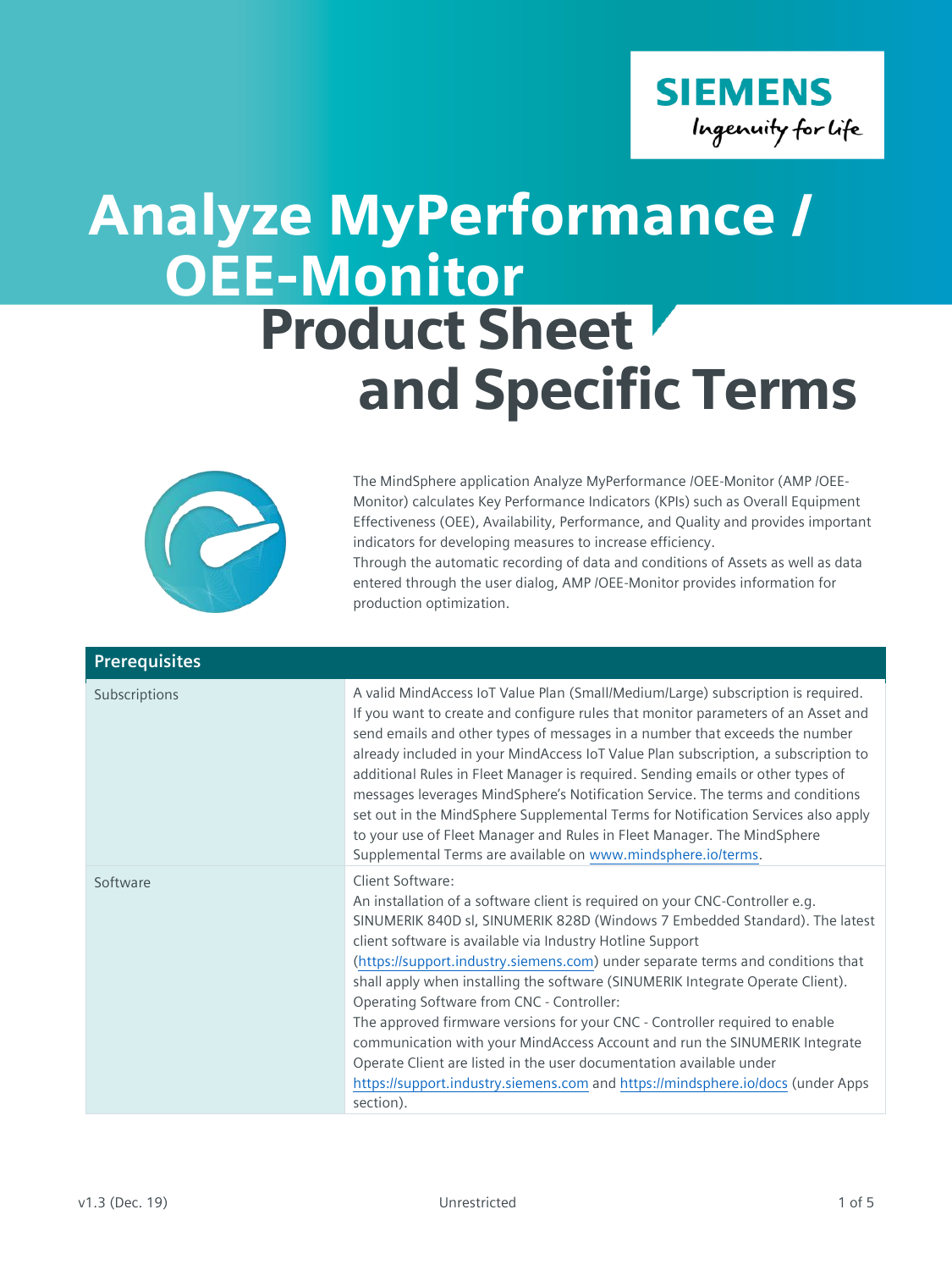|             | Firmware versions not listed have not been tested for the SINUMERIK Integrate<br>Operate Client in conjunction with this application. For non-approved versions,<br>specific functionality of this application is impaired or not available.<br>You have to activate the preinstalled SINUMERIK Integrate Operate Client for<br>connecting the SINUMERIK to your MindAccess Account. Please note that the<br>SINUMERIK Integrate Operate Client is only able to connect to one platform (e.g.<br>MindSphere or SINUMERIK Integrate). You are responsible for the use of an<br>approved version and the activation of the SINUMERIK Integrate Operate Client. |
|-------------|--------------------------------------------------------------------------------------------------------------------------------------------------------------------------------------------------------------------------------------------------------------------------------------------------------------------------------------------------------------------------------------------------------------------------------------------------------------------------------------------------------------------------------------------------------------------------------------------------------------------------------------------------------------|
| Hardware    | For a complete listing of devices compatible with this application, please use the<br>latest version of the user documentation available under<br>https://mindsphere.io/docs (under Apps section).                                                                                                                                                                                                                                                                                                                                                                                                                                                           |
| Web browser | An HTML5 capable Internet browser is required (e.g. Google Chrome). The<br>recommended screen resolution is 1024x768 or higher.<br>Mobile devices are supported through the use of HTML5 capable Internet browser.                                                                                                                                                                                                                                                                                                                                                                                                                                           |

| <b>Description</b>            |                                                                                                                                                                                                                                                                                                                                                                                                                                                                                                                                                                                                                                                                                                                                                                                                                                                                                                                                                                          |
|-------------------------------|--------------------------------------------------------------------------------------------------------------------------------------------------------------------------------------------------------------------------------------------------------------------------------------------------------------------------------------------------------------------------------------------------------------------------------------------------------------------------------------------------------------------------------------------------------------------------------------------------------------------------------------------------------------------------------------------------------------------------------------------------------------------------------------------------------------------------------------------------------------------------------------------------------------------------------------------------------------------------|
| Navigation View               | Provides access to the function views (Performance Monitoring, Utilization<br>Planning and Production Quality) in the application and helps navigating.                                                                                                                                                                                                                                                                                                                                                                                                                                                                                                                                                                                                                                                                                                                                                                                                                  |
| <b>Performance Monitoring</b> | Provides multiple views on collected and calculated OEE and other KPI values such<br>as Availability, Performance, Quality for multiple connected Assets over the applied<br>hierarchy (Hierarchy Details) or for a single connected Asset (Machine Details).                                                                                                                                                                                                                                                                                                                                                                                                                                                                                                                                                                                                                                                                                                            |
| <b>Utilization Planning</b>   | Provides an overview of applied utilization plans, the ability to create a new<br>utilization plan and apply existing utilization plans to an Asset. Three different<br>views are available:<br>• Applied Plan - provide overview of applied utilization plans per Asset<br>• Edit Plans - create and change utilization plans<br>• Assign Plan - apply defined utilization plans to an Asset                                                                                                                                                                                                                                                                                                                                                                                                                                                                                                                                                                            |
| <b>Production Quality</b>     | The first view (Workpieces) provides the ability to enter Asset specific quality<br>indicators (e.g. Total Pieces, Scrap Pieces, Target Cycle Time) based on shifts.<br>The second view (Action Required) provides information about pending quality<br>indicators for previous shifts.                                                                                                                                                                                                                                                                                                                                                                                                                                                                                                                                                                                                                                                                                  |
| Application permissions       | AMP /OEE-Monitor is operated in a data center in Germany (unless you are located<br>in PRC, in which case it is operated in a data center in PRC) and processes the<br>following data:<br>• Time series data which includes the variables received from an Asset within<br>defined continuous time cycles.<br>• Asset configuration data which describes the Asset (e.g. Asset name, location).<br>The application performs the following activities which modify or amend Your<br>Content in your MindAccess Account on your behalf:<br>Read / write access on your time series data<br>• This application reads uploaded machine data from your data repository to<br>evaluate and process certain information presented in different views within<br>this application. This application writes time series data into your time series<br>data repository to keep the processed values available on a long-term basis.<br>Read access on your Asset configuration data |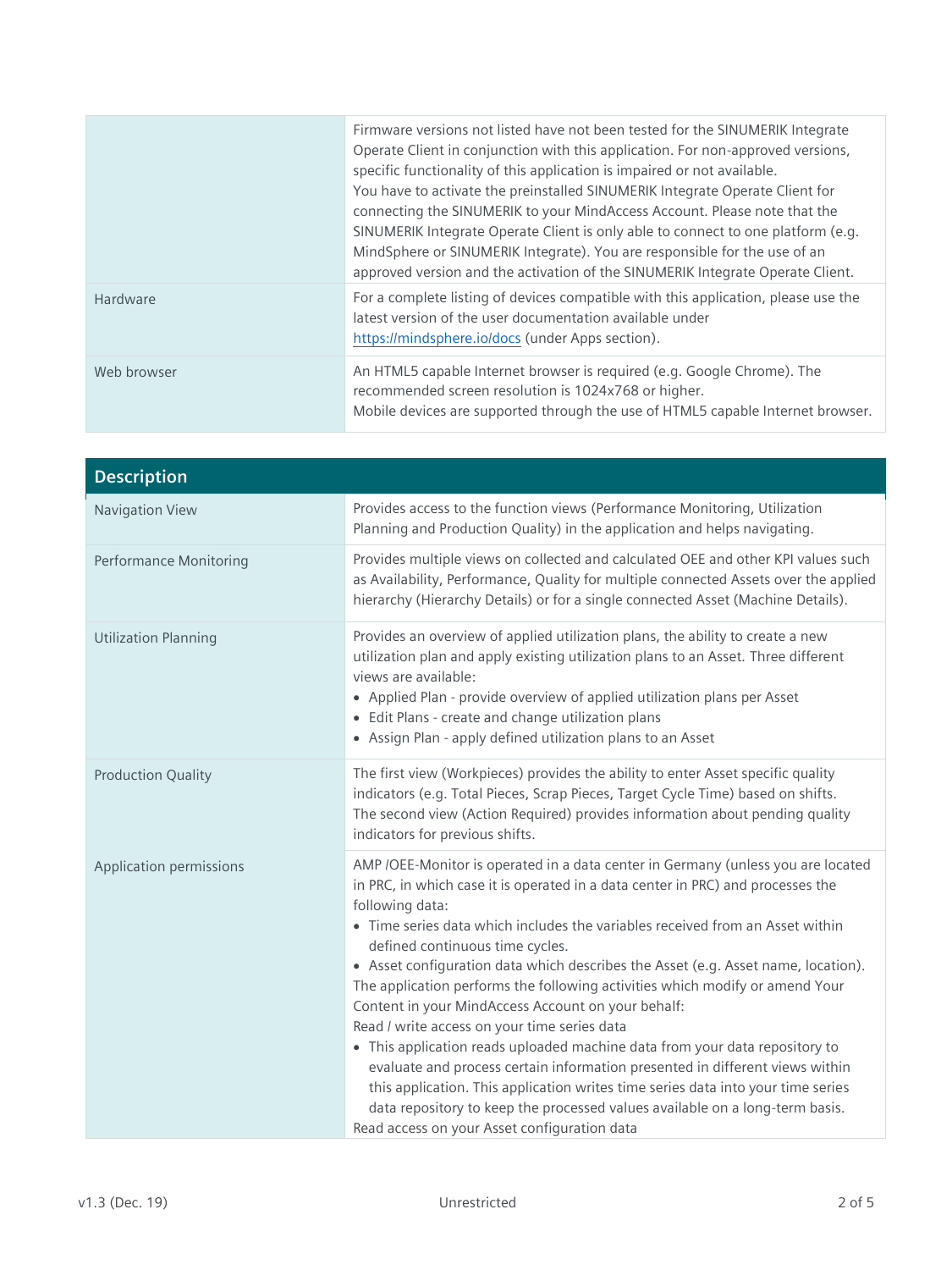|         | • Read access on Asset configuration data is required in order to use the<br>functionalities of this application.                                                                                                                                                                                                               |
|---------|---------------------------------------------------------------------------------------------------------------------------------------------------------------------------------------------------------------------------------------------------------------------------------------------------------------------------------|
| General | This application offers the ability to select a reading frequency from 5 sec up to 1<br>day and the possibility to add a maximum of 50 additional variables to the default<br>configuration.<br>Depending on the variable configuration used, limited data buffering is possible if<br>an internet connection is not available. |

| <b>Pricing Model</b>                                                      |                                                                                                                                                                                                                                                                                                                                                                                                                                                                                                                                                                                                                                                                                                                                                                                                                                                                                                                                                                                                                                                                                                                                                                                                                           |                                     |
|---------------------------------------------------------------------------|---------------------------------------------------------------------------------------------------------------------------------------------------------------------------------------------------------------------------------------------------------------------------------------------------------------------------------------------------------------------------------------------------------------------------------------------------------------------------------------------------------------------------------------------------------------------------------------------------------------------------------------------------------------------------------------------------------------------------------------------------------------------------------------------------------------------------------------------------------------------------------------------------------------------------------------------------------------------------------------------------------------------------------------------------------------------------------------------------------------------------------------------------------------------------------------------------------------------------|-------------------------------------|
| Fee                                                                       | <b>Base subscription</b>                                                                                                                                                                                                                                                                                                                                                                                                                                                                                                                                                                                                                                                                                                                                                                                                                                                                                                                                                                                                                                                                                                                                                                                                  | <b>Operation and Update</b>         |
| Price per Asset                                                           | 0€ /year                                                                                                                                                                                                                                                                                                                                                                                                                                                                                                                                                                                                                                                                                                                                                                                                                                                                                                                                                                                                                                                                                                                                                                                                                  | 1200 €/year (365 days) <sup>1</sup> |
| <b>Billing cycle</b>                                                      | n/a                                                                                                                                                                                                                                                                                                                                                                                                                                                                                                                                                                                                                                                                                                                                                                                                                                                                                                                                                                                                                                                                                                                                                                                                                       | Yearly in advance                   |
| enablement of the Asset or in the Order Form, such price will be charged. | <sup>1)</sup> If a price is displayed in a different currency on the product detail page of Analyze MyPerformance /OEE-Monitor on www.mindsphere.io/store in your<br>country of residence (for PRC see the product detail page of Analyze MyPerformance /OEE-Monitor on https://shop7fd301n3.market.aliyun.com/) at the date of                                                                                                                                                                                                                                                                                                                                                                                                                                                                                                                                                                                                                                                                                                                                                                                                                                                                                           |                                     |
| Base subscription fee                                                     | The base subscription allows access to the application.                                                                                                                                                                                                                                                                                                                                                                                                                                                                                                                                                                                                                                                                                                                                                                                                                                                                                                                                                                                                                                                                                                                                                                   |                                     |
| Usage-based Operation and Update<br>fee                                   | Starting with the month the Asset is enabled to the application, the usage-based<br>Operation and Update fee is charged yearly in advance for each enabled Asset for<br>maintenance of the application and for keeping the application up to date.                                                                                                                                                                                                                                                                                                                                                                                                                                                                                                                                                                                                                                                                                                                                                                                                                                                                                                                                                                        |                                     |
| Payment terms                                                             | The usage-based Operation and Update fee is charged yearly in advance for each<br>enabled Asset (first time in the month after the Asset has been enabled) for 1 year.                                                                                                                                                                                                                                                                                                                                                                                                                                                                                                                                                                                                                                                                                                                                                                                                                                                                                                                                                                                                                                                    |                                     |
| Adaptation of fees                                                        | We may change or add new fees (collectively referred to as "Fee Change") due to<br>and to the extent required to reflect: (i) changes in the quality or functionalities of<br>the Service; (ii) material changes in market conditions; (iii) general increases in<br>wages or other employment costs; and/or (iv) changes in procurement costs due<br>to price changes made by our suppliers, in each case to the extent that the<br>changes affect our provision of the agreed Service. We will notify you of any Fee<br>Change at least 60 days in advance of the effective date of the Fee Change. Any<br>Fee Change will only apply from the beginning of a renewed subscription or for<br>"Evergreen" subscriptions one year after notification of the Fee Change.                                                                                                                                                                                                                                                                                                                                                                                                                                                   |                                     |
| Trial                                                                     | "Trial" refers to an application that has been designated as a "trial" offering in the<br>product description in the applicable Order Form. Any application delivered as a<br>Trial is a "Free of Charge Service" as that term is defined in the MMA. We will<br>notify you by email of the exact start and end date of the Subscription Term for the<br>Trial ("Free Trial Period").<br>You may terminate the Trial at any time during the Free Trial Period by providing<br>written notice to trial@mindsphere.io no later than 14 days prior to the end date<br>of the Free Trial Period. We may terminate your access to the Trial at any time after<br>receipt of your written termination notice. Termination of the Trial shall also result<br>in termination of the respective corresponding paid subscription ordered.<br>During the Free Trial Period, our standard support and service level obligations do<br>not apply. We may however, at our sole discretion, make certain free of charge<br>support services available to you. Upon expiration of the Free Trial Period, the<br>Subscription Term for the respective corresponding paid subscription will begin,<br>and you will be invoiced accordingly. |                                     |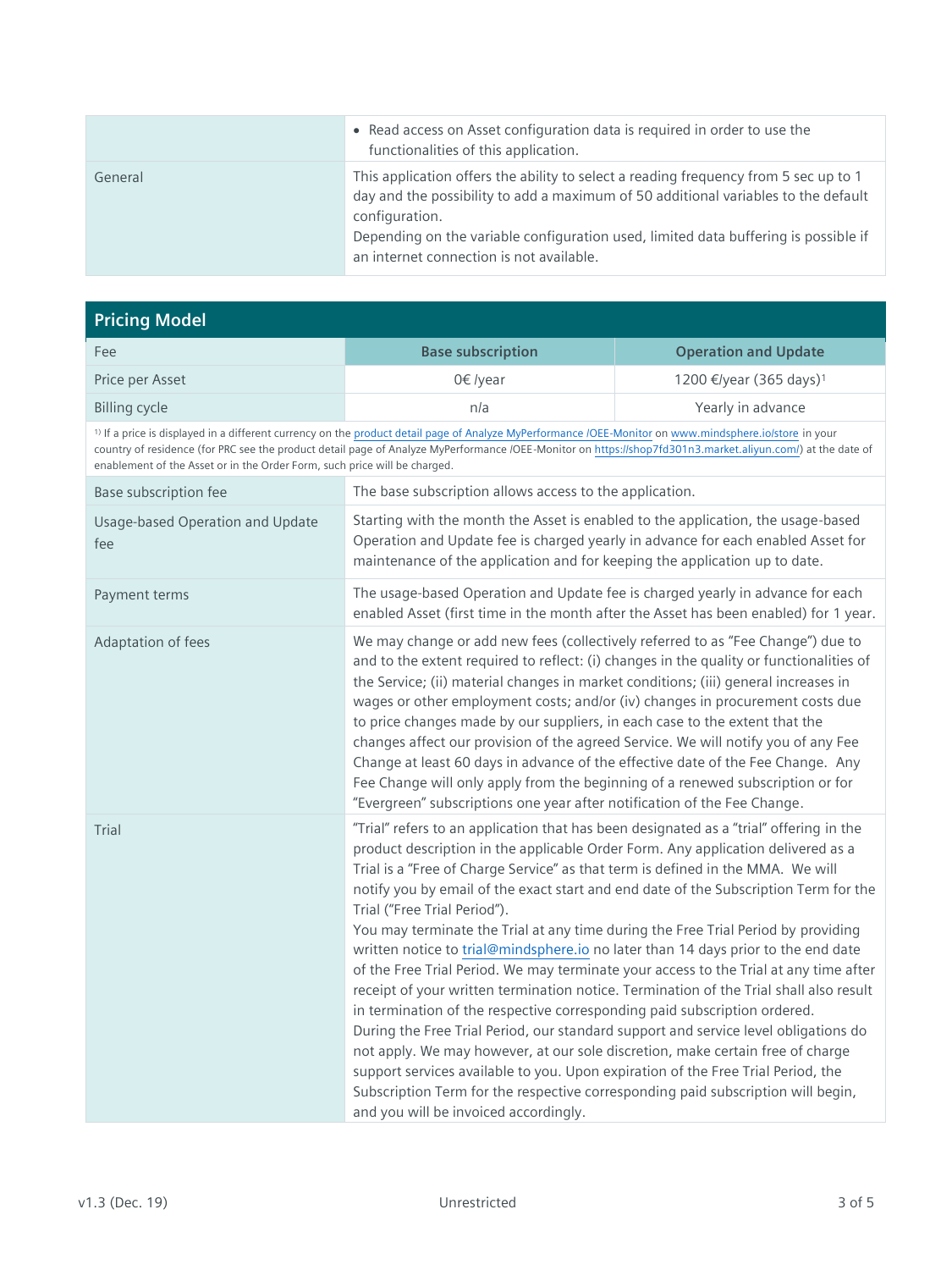| <b>Specific Terms</b>                                         |                                                                                                                                                                                                                                                                                                                                                                                                                                                                                                                                                                                                                                                                                                                                                                                                                                                              |
|---------------------------------------------------------------|--------------------------------------------------------------------------------------------------------------------------------------------------------------------------------------------------------------------------------------------------------------------------------------------------------------------------------------------------------------------------------------------------------------------------------------------------------------------------------------------------------------------------------------------------------------------------------------------------------------------------------------------------------------------------------------------------------------------------------------------------------------------------------------------------------------------------------------------------------------|
| Service Level Agreement                                       | The Monthly Uptime Percentage for this application is 90 %. Monthly Uptime<br>Percentage is defined in the MindSphere Supplemental Terms available on<br>www.mindsphere.io/terms1.                                                                                                                                                                                                                                                                                                                                                                                                                                                                                                                                                                                                                                                                           |
| Application use rights                                        | This application can be used as part of OEM Services as described in the Specific<br>Terms for MindAccess IoT Value Plan published on www.mindsphere.io/terms1.<br>Under the Account of your MindAccess IoT Value Plan, you may permit Users of<br>Third Parties to access and use this application for the purpose of receiving a<br>service from you.                                                                                                                                                                                                                                                                                                                                                                                                                                                                                                      |
| Third Party Terms                                             | The application contains Third Party services, including open source software,<br>commercial software, or software-related managed services, which are subject to<br>additional or different terms, license rights, or require certain notices by their<br>licensors, which we are obliged to pass on to you as your licensor and to which<br>you agree to abide ("Third Party Terms").<br>The Third Party Terms for AMP /OEE-Monitor are made available via the following<br>web link: https://sie.ag/MindSphere-ThirdParty_AMP-OEE-Monitor.                                                                                                                                                                                                                                                                                                                |
| Changes to the Product Sheet and<br><b>Specific Terms</b>     | We may update this document from time to time during a Subscription Term in<br>order to reflect any changes agreed with or imposed by our subcontractors<br>(including changes in open source software license terms) or when we introduce<br>new features, supplements, enhancements or capabilities (e.g. that were not<br>previously included with the subscription but added for no additional fee).<br>Changes shall become binding upon release of a new version of this document on<br>www.mindsphere.io/terms.                                                                                                                                                                                                                                                                                                                                       |
| Subscription Term for Operation and<br>Update, termination    | The Subscription Term for Operation and Update is 1 year for each enabled Asset.<br>Following expiration of the preceding Subscription Term for Operation and Update<br>fee, the subscription automatically renews with a Subscription Term of 1 year<br>unless you disable the respective Asset from your MindAccess Account.<br>You may disable an Asset from the application at any time. In this case, the<br>Subscription Term for Operation and Update will not automatically be extended<br>after it expired and is deemed to be terminated.<br>Once a disabled Asset is enabled again after the end of a valid Subscription Term<br>for Operation and Update, a new Subscription Term for Operation and Update<br>starts and the Operation and Update fee will be applied again as stated above.                                                     |
| Subscription Term for the base<br>subscription, termination   | The Subscription Term for the base subscription ends with termination by you or<br>us. You may terminate your subscription to this application at any time.<br>PLEASE NOTE: Upon your termination of the base subscription your Assets will be<br>disabled with immediate effect and you cannot use this application any longer.<br>You are not entitled to enable Assets after this termination. All fees paid by you to<br>us are non-refundable.<br>We may discontinue the operation of the application by giving you at least 1 year<br>notice prior to the planned discontinuation date. You are not entitled to enable<br>Assets after this notification. On the date of discontinuation, the Service is<br>terminated and the regulations in the MindSphere Master Agreement regarding<br>the effect of termination and post termination phase apply. |
| Support                                                       | Support for this application may be contacted via Industry Online Support<br>https://support.industry.siemens.com.<br>Support is available in English and German.                                                                                                                                                                                                                                                                                                                                                                                                                                                                                                                                                                                                                                                                                            |
| <sup>1)</sup> http://tb.cn/VMMan5w if you are located in PRC. |                                                                                                                                                                                                                                                                                                                                                                                                                                                                                                                                                                                                                                                                                                                                                                                                                                                              |